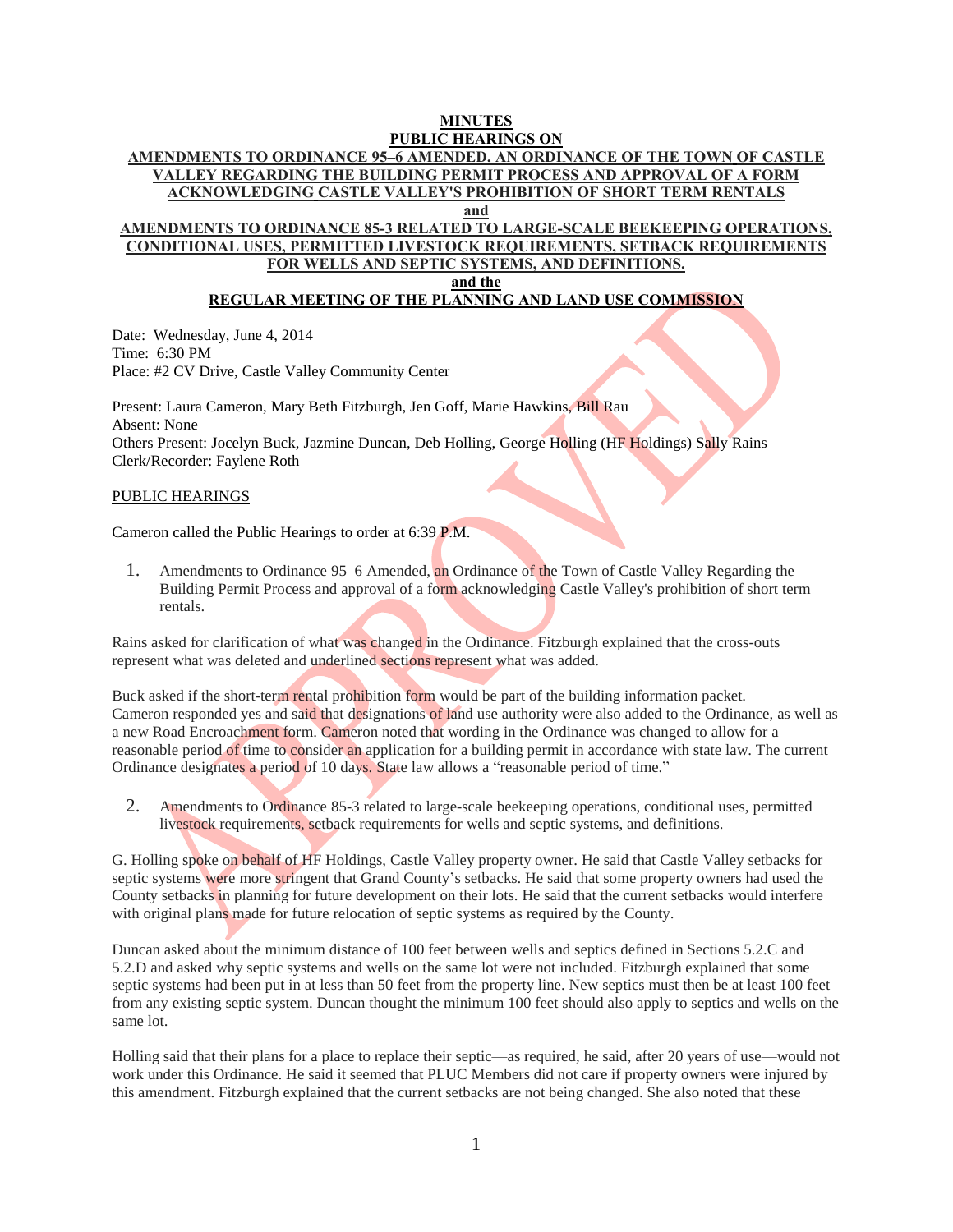setbacks are not unique to Castle Valley. She said that changes in this section are intended to clarify the minimum distances.

Holling objected to the prohibition of migratory beekeeping operations in 4.4.C. He said that would prevent property owners from bringing in bees for pollination of their orchards. Both Duncan and Goff expressed their belief that the number of hives in Castle Valley is sufficient for the pollination needs within the Valley. Holling disagreed, saying that he has yet to see bees on his property. He said, also, that disease could enter the bee community when new hives are purchased.

Cameron said the limit was only on commercial beekeeping operations and to limit the number of local hives to 30 per lot. According to Goff, migratory hives are transported all over the country and can carry disease from one area to another. She agreed that a purchase of permanent beehives could also bring disease into an area; but, she felt that the local bee communities in Castle Valley and Moab actively monitor their hives and have access to a local bee inspector who serves these communities in a voluntary capacity. Goff reiterated that the goal of this amendment was to try to limit the spread of disease to local hives. Both Cameron and Goff reported that small towns—Telluride as a nearby example—are currently addressing this issue through their ordinances.

Holling asked if there had been problems here. Goff said no. She reported that the Highway 191 corridor is currently one of the few places in the country where there is no transport of migratory beehives. She said that recently, however, a large-scale bee operator had inquired about moving his operation to this area. Concerns that the operation would involve migratory bees at some time in the future prompted the amendments to this Ordinance.

Holling asked that the second paragraph of Section 4.9 be deleted. He said that the requirement that livestock be located on lots contiguous to the property owner's lot is arbitrary and limits the rights of non-resident property owners. He said that allowing five cows each on 20 contiguous lots, but not on noncontiguous lots would not stand up in Court. He stated that he was willing to test it, if necessary. Cameron explained that the amendment was written to prevent large numbers of animals in a small place. She said the Town wants to encourage sustainability while also maintaining the quality of life on neighboring lots. Fitzburgh stated that it was unlikely that anyone would buy 20 contiguous lots. She said that the amendments were intended to close loopholes in the current Ordinance that would allow livestock to be kept on lots where no one lived.

Holling said that people with noncontiguous lots and without homes on their lots were being treated unfairly compared to other property owners. He asked why he should not be able to buy a lot down the road where he could plant feed for his horses to graze. Fitzburgh made a comparison to how Castle Valley manages home businesses. She said that the Town does not allow purely commercial lots. The business owner must live on the lot. She said that Castle Valley is not a purely agricultural zone; it is both agricultural and residential.

Hawkins referred to the smells, flies, and noises associated with livestock. She said that the Survey results showed that people favored the least amount of nuisance in their surroundings. She also observed that the impact of a lot covered with an orchard was not equivalent to the impact of a lot holding 5 cows. She also said it did not seem cost effective to raise cattle commercially on Castle Valley lots. Holling said that it would be cheaper to move cows to a lot for feeding than it would be to mow and move the feed to the owner's lot.

Fitzburgh explained that the intention of the amendments is to limit the overall number of livestock in the Valley. She said the amendments eliminate a loophole that would allow livestock to be kept on lots where they are untended and the owners were not aware of the impacts of the animals on nearby residents. Cameron said she was not comfortable with the idea that animals would be put on an unsupervised lot. If something were to happen, she said, the neighbors would be left to deal with it. Holling asked if such a situation had ever been a problem. Cameron responded that complaints have been made regarding the smell from livestock. Since, he said, this is an agricultural area, Holling likened the situation to buying a home near an airport then complaining about the noise.

Cameron announced that the PLUC would be voting on approval of these amendments at tonight's Meeting. Their recommendation will be transferred to the Town Council to consider at their June 2014 Meeting. She said that everyone present was invited to attend the Town Council Meeting to make further comments.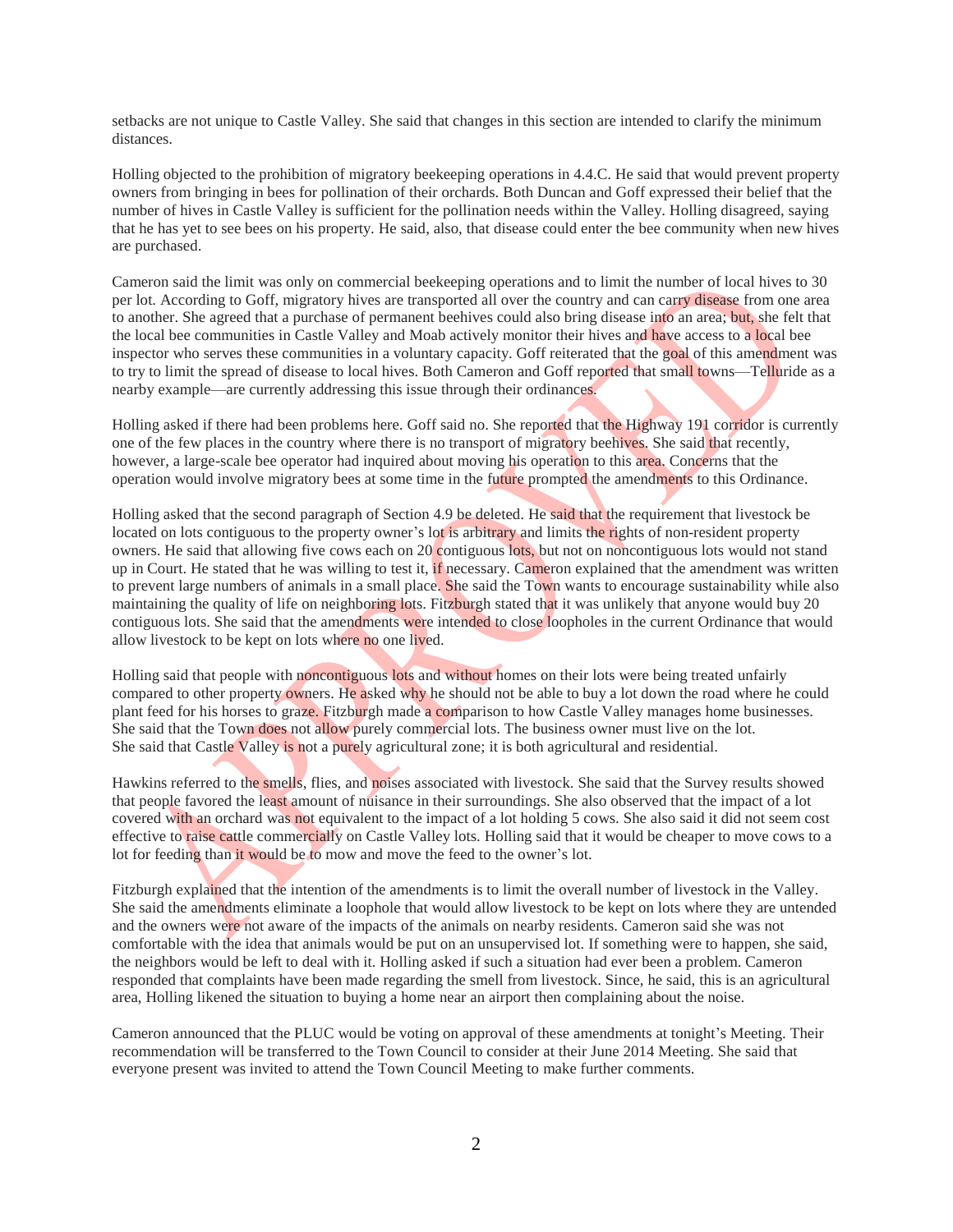Buck asked if the amendments would preclude her from having animals on her lot and arranging to have someone feed them if she were away for a period of time. Both Cameron and Fitzburgh said it would be okay because she had her primary residence here. Holling presented a scenario where someone lived six months in Castle Valley and six months in Salt Lake City. He said if the primary residence was in Castle Valley, they could have livestock on their property; whereas, if the primary residence was in Salt Lake City, they could not.

Duncan asked about the intent of the amendment to 4.7.4(c) which makes conditional use permits contingent on there being sufficient utility and infrastructure capacity within and adjoining the site. She asked whether a specific number or capacity had been set. Fitzburgh replied that this requirement was recommended by Utah League of Cities and Towns for inclusion in local ordinances for conditional use permits. Duncan asked if property owners would be allowed to pay to increase the infrastructure if necessary. Fitzburgh said they could. She said the intent is to prevent a conditional use from drawing too much electricity and negatively affecting another's utility supply. Hawkins said that decisions would be made on a case by case basis. They would consult with local utilities, as needed, for information about sufficient infrastructure. Rau reported that he had initially been concerned about lack of a fixed number capacity for this amendment; however, he realizes that as technology changes, it may be difficult to define specific capacity at this time.

3. Adjournment.

Fitzburgh moved to adjourn the Public Hearing. Rau seconded the Motion. Cameron, Fitzburgh, Goff, Hawkins, and Rau approved the Motion.

#### REGULAR MEETING

1. CALL TO ORDER at 7:20 P.M.

Open Public Comment.

None.

#### 2. APPROVAL OF MINUTES

Regular Meeting May 7, 2014.

Hawkins moved to approve the Minutes of May 7, 2014, as presented. Goff seconded the Motion. Cameron, Goff, Hawkins, and Rau approved the Motion. Fitzburgh abstained. The Motion passed with four in favor and one abstaining.

### 3. REPORTS

#### Correspondence.

Fitzburgh read an email from Pam Hackley expressing her support of the amendment to prohibit migratory bee operations.

Town Council Meeting – Chair.

Cameron reported that the Town Council passed the amendments to the Culvert Ordinance at their last Meeting which would make installation of culverts the responsibility of the property owner.

Hazard Mitigation Committee – Rau.

Rau reported that the last meeting of the Hazard Mitigation Committee was primarily devoted to reviewing various drainages within Town boundaries and deciding which would require regular maintenance.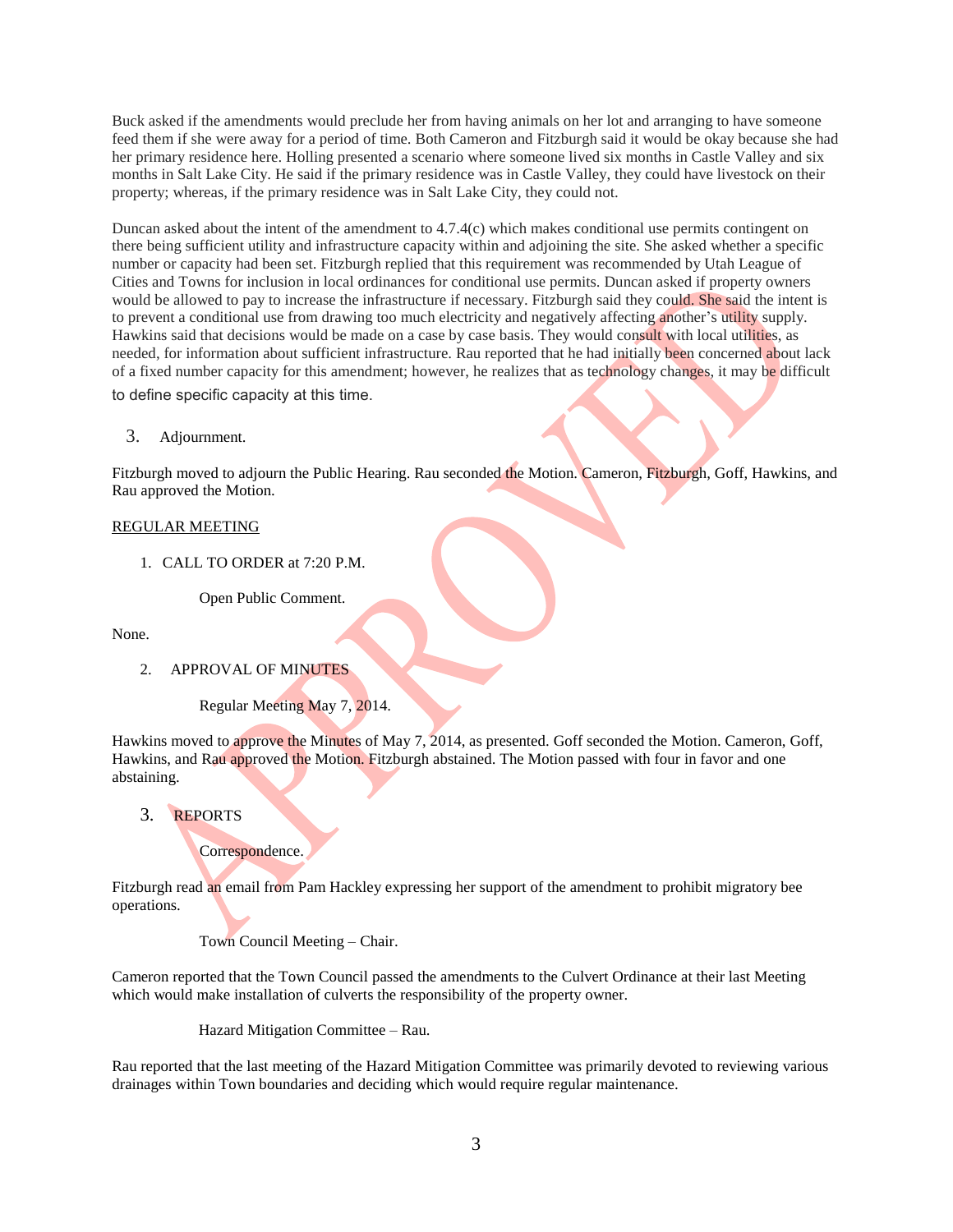#### Permit Agent.

Roth submitted a Building Permit activity report for May 2014 which included one Certificate of Occupancy, two building permits, one Certificate of Land Use Compliance for an agricultural building, one electrical permit and one septic permit.

Roth also reported that Lot 280 had received its Certificate of Occupancy from the Grand County Building Department. She will contact the lot owners within the next few days to schedule a CO inspection for Castle Valley and to determine the status of decommissioning the prior dwelling.

Procedural Matters.

None

### NEW BUSINESS

4. Discussion of the Annual Open and Public Meetings Act Training on June 19, 2014.

Cameron informed PLUC Members of the OPM Training to be held June 19, 2014. She encouraged new PLUC Members to attend.

#### UNFINISHED BUSINESS

 5. Discussion and possible action re: amendments to Ordinance 85-3 related to large-scale beekeeping operations, conditional uses, permitted livestock requirements, setback requirements for wells and septic systems, and definitions.

Cameron said that the PLUC has spent quite a few Meetings reviewing the proposed amendments to Ordinance 85- 3. She said that she personally favors the amendments. Fitzburgh proposed deleting the statement "on a neighboring lot or parcel" from Items 5.2.C and 5.2.D as suggested by Duncan. She asked Rau about his concern that Item 4.8.3(15) did not allow for community concerns regarding magnetic and electrical interference that could result from a future cell phone tower in the Valley. Rau replied that he had learned that cell phone towers cannot be placed on residential lots; but, he thought that any future placement of a cell phone tower should be presented to the public for discussion.

Fitzburgh referred to a statement from the Minutes of the May 7, 2014, PLUC Meeting which stated that the number of children in a day-care nursery might be self-limiting because of the restriction in the General Operating Requirements for Conditional Use Permits of the number of vehicles allowed on a lot per day. She said that she did not know whether botanical gardens and day-care center (nonpermanent conditional uses allowed in Item 4.5) are required to adhere to the General Operating Requirements for home and premises occupations, such as the restriction on number of vehicles allowed on the lot. Fitzburgh suggested that they determine this for future discussion.

Rau asked whether the proposed prohibition of migratory beekeeping operations in Item 4.4.C would allow migratory bees to come into the Valley for temporary purposes. PLUC Members agreed to add the phrase "either permanent or temporary" so that the statement reads: …and migratory beekeeping operations of any size, either permanent or temporary, are prohibited.

Fitzburgh acknowledged the challenge to find the right wording to address the livestock and caretaker issue. Goff commented on the need to look for a balance between residential and agricultural concerns. She said she tries to be appropriate, clean, and respectful in her agricultural activities and to look for a balance between the residential and agricultural nature of the Valley.

Goff expressed her concern that the amendments would conflict with the agricultural efforts of those in the Valley raising livestock with sustainability in mind and in a way that minimizes impact on their neighbors. She asked whether the goal of the amendments was to ensure that someone was supervising the livestock. Fitzburgh replied that the requirement that livestock be on the owner's or caretaker's primary lot or contiguous lot puts the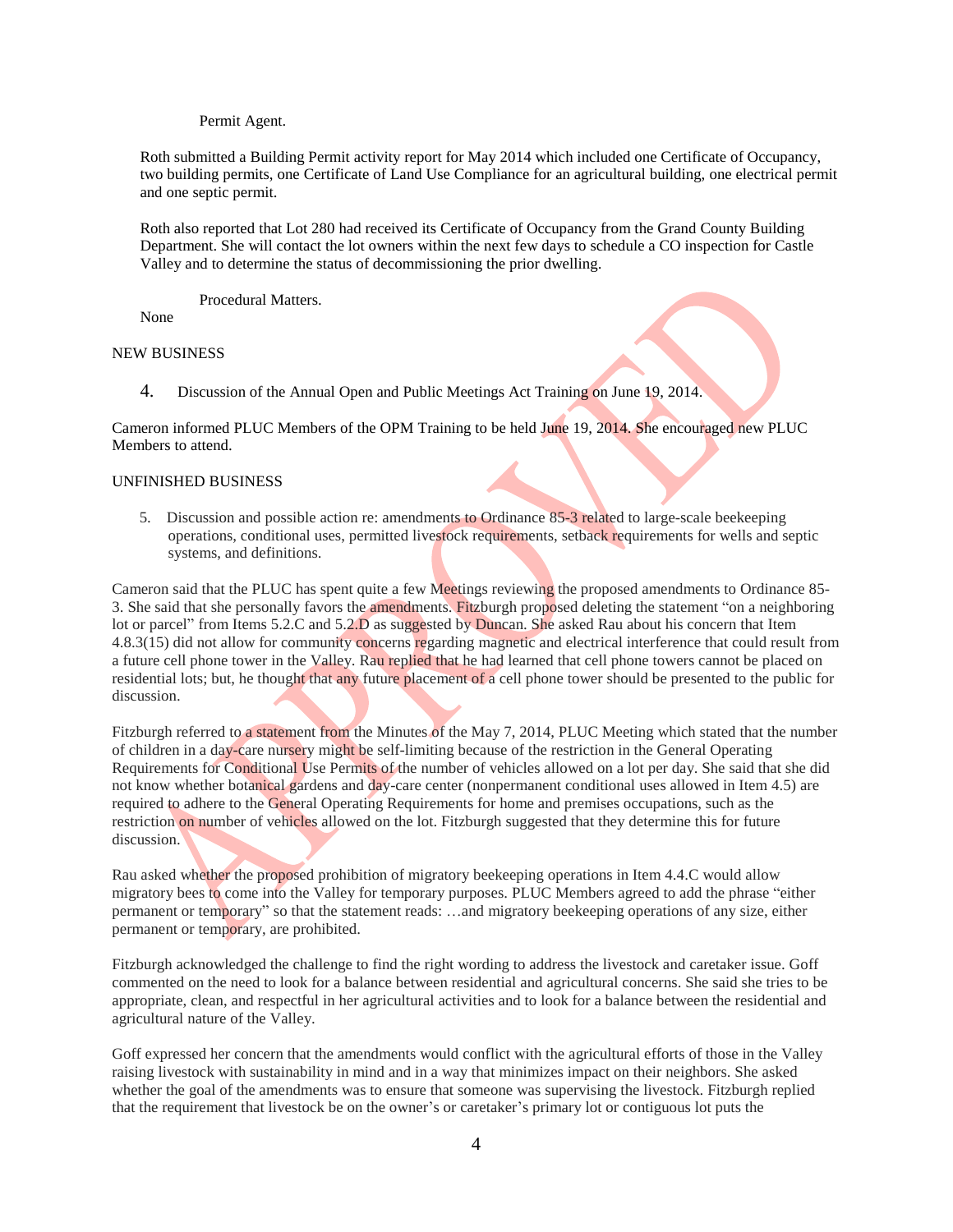responsibility on them to maintain proper conditions. Goff said that she did support the allowance to temporarily graze your animals on another lot.

Duncan asked why the Town's Nuisance Ordinance wouldn't be used to handle complaints about livestock without the need for the additional language in paragraph 2. Cameron replied that the Town requires someone to make a formal complaint and some property owners have said they are afraid to do so. Fitzburgh said she thought that a specific ordinance provided better enforcement than waiting for complaints. Goff asked about a specific procedure to handle nuisances resulting from livestock. Fitzburgh said that the Town's provision for a Complaint Resolution Board provides the necessary process. Hawkins noted that the recent General Plan Survey revealed that property owners have not always found the Complaint Resolution Process satisfactory, although it was noted that it has not been used very often. Hawkins agreed that an ordinance provided stronger enforcement; "an ounce of prevention," she said, "is better than a pound of cure."

Rau observed that livestock nuisances are defined in paragraph 3 of Section 4.9. PLUC Members were not sure how the Nuisance Ordinance defines a nuisance. Holling noted that enforcement can be selective. Duncan said that she thought paragraph 3 clearly defines how livestock should be maintained and should take care of the issue without the proposed change. Fitzburgh stated that the goal of the amendment was to limit the impact of livestock on neighbors. She said she was comfortable with the wording.

Fitzburgh moved to approve the Draft Amendments dated May 7, 2014, to Ordinance 85-3 as amended tonight with additions to 4.4.C and deletions in 5.2.C and 5.2.D. Rau seconded the Motion. Cameron, Fitzburgh, Hawkins, and Rau approved the Motion. Goff voted nay. The Motion passed with four in favor and one dissenting.

6. Discussion and possible action re: amendments to Ordinance 95–6 Amended, An Ordinance of The Town of Castle Valley Regarding the Building Permit Process and approval of a form acknowledging Castle Valley's prohibition of short term rentals.

Cameron presented the amendments to Ordinance 95-6 Amended and asked for comments from the PLUC. None were presented.

Fitzburgh moved to approve the amendments in the draft from May 7, 2014, to Ordinance 95-6 Amended. Hawkins seconded the Motion. Cameron, Fitzburgh, Goff, Hawkins, and Rau approved the Motion. The Motion passed unanimously.

 7. Discussion re: flood damage prevention sample ordinance from John Crofts, Utah FEMA National Flood Insurance Coordinator (tabled).

Fitzburgh moved to untable Item 7. Rau seconded the Motion. Cameron, Fitzburgh, Goff, Hawkins, and Rau approved the Motion. The Motion passed unanimously.

Cameron presented copies of recent communication between the PLUC and the Hazard Mitigation Committee. The most recent thread—Cameron said—began with an email from Duncan saying that John Crofts, Utah representative for the Federal Emergency Management Administration, would like to see our community participate in FEMA's flood protection plan. Cameron said she responded by email with her own concerns about the Town's involvement in the program. She asked Duncan about the benefit to the Town. Would a flood ordinance allow Castle Valley to get funding if a disaster did occur? Duncan said the reason for the ordinance would be to allow property owners to purchase flood insurance. Cameron noted that she had quoted insurance coverage in her email which she didn't realize—at the time—was from a private company. Duncan said the insurance companies don't have to accept an applicant for flood insurance. Fitzburgh asked if residents would be able to purchase insurance if the ordinance were adopted. Duncan said yes. Cameron reported that she had called the Utah Insurance Trust but never heard back from them.

Rau said that he had reviewed a 2009 report—from either Grand County or FEMA—which stated that Castle Valley was not flood-prone. Fitzburgh said that the Pinhook flood occurred in 2008, but the report referred to by Rau may not have considered it.